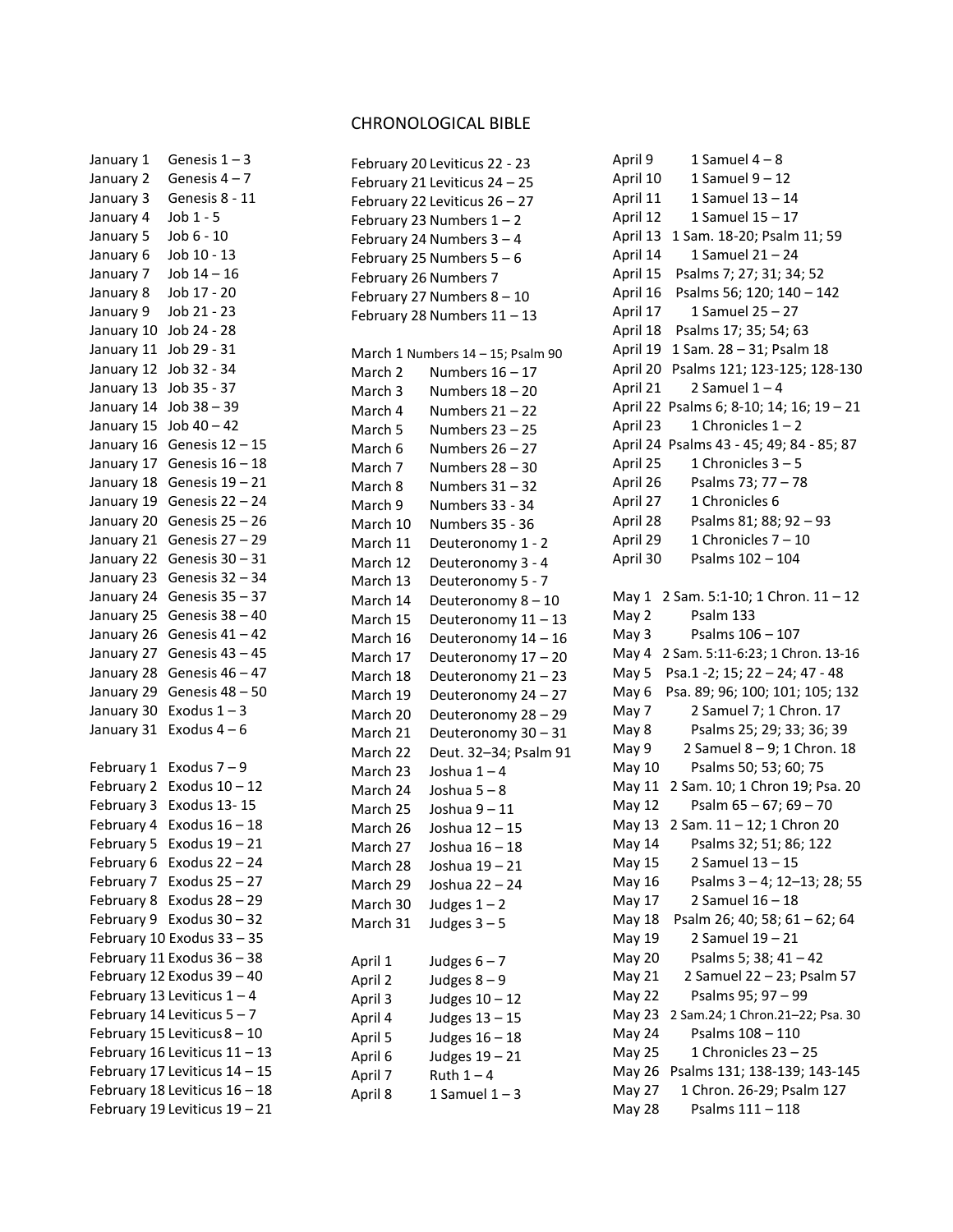May 29 1 Kgs.1 -2; Psa. 37; 71; 94 May 30 Psalms 119:1 – 88 May 31 1 Kgs 3 -4; 2 Chron. 1; Psa. 72 June 1 Psalm 119:89 – 176 June 2 Song of Solomon  $1 - 8$ June  $3$  Proverbs  $1 - 3$ June  $4$  Proverbs  $4-6$ June 5 Proverbs 7 – 9 June  $6$  Proverbs  $10 - 12$ June 7 Proverbs 13 - 15 June 8 Proverbs 16 – 18 June 9 Proverbs 19 – 21 June 10 Proverbs 22 – 24 June 11 1 Kgs. 5-6; 2 Chron. 2 – 3 June 12 1 Kgs 7; 2 Chron. 4 June 13 1 Kgs. 8; 2 Chron. 5 June 14 2 Chron. 6–7; Psalm 136 June 15 Psalms 134; 146-150 June 16 1 Kgs.9; 2 Chron. 8 June 17 Proverbs 25 – 26 June 18 Proverbs 27 – 29 June 19 Ecclesiastes 1 – 6 June 20 Ecclesiastes 7 – 12 June 21 1 Kgs. 10 – 11; 2 Chron. 9 June 22 Proverbs 30 – 31 June 23  $1$  Kings  $12 - 14$ June 24 2 Chronicles 10 - 12 June 25 1 Kgs.15:1-24; 2 Chron.13-16 June 26 1 Kgs.15:25-16:34; 2 Chron.17 June 27 1 Kings 17 – 19 June 28 1 Kings 20 - 21 June 29 1 Kgs. 22; 2 Chron. 18 June 30 2 Chronicles 19-23 July 1 Obadiah; Psalms 82 – 83 July 2  $2$  Kings  $1 - 4$ July 3  $2$  Kings  $5 - 8$ July 4  $2$  Kings  $9 - 11$ July 5 2 Kgs. 12 – 13; 2 Chron. 24 July 6 2 Kgs. 14; 2 Chron. 25 July 7 Jonah  $1 - 4$ July 8 2 Kgs. 15; 2 Chron. 26 July 9 Isaiah  $1 - 4$ July  $10$  Isaiah  $5 - 8$ July  $11$  Amos  $1 - 5$ July  $12$  Amos  $6 - 9$ July 13 2 Chron. 27; Isaiah 9 – 12 July  $14$  Micah  $1 - 7$ July 15 2 Chron. 18; 2 Kgs. 16-17 July  $16$  Isaiah  $13 - 17$ July  $17$  Isaiah  $18 - 22$ July 18 Isiah 23 – 27

July 19 2 Kgs.18:1-8; 2 Chron.29-31; Psa.48 July 20  $Hosea 1-7$ July 21  $Hosea 8-14$ July 22 Isaiah 28-30 July 23 Isaiah 31 – 34 July 24 Isaiah 35 – 36 July 25 Isaiah 37 – 39; Psalm 76 July 26 Isaiah 40 – 43 July 27 Isaiah 44 – 48 July 28 2 Kgs. 18:9-19:37; Psa 46; 80; 135 July 29 Isaiah 49 – 53 July 30 Isaiah 54 – 58 July 31 Isaiah 59 – 63 August 1 Isaiah  $64 - 66$ August 2  $2$  Kings  $20 - 21$ August 3 2 Chronicles 32 – 33 August 4 Nahum  $1 - 3$ August 5 2 Kgs.22-23; 2 Chron.34-35 August 6 Zephaniah  $1 - 3$ August 7 Jeremiah  $1 - 3$ August 8 Jeremiah 4 – 6 August 9 Jeremiah 7 – 9 August 10 Jeremiah 10 – 13 August 11 Jeremiah 14 – 17 August 12 Jeremiah 18 – 22 August 13 Jeremiah 23 – 25 August 14 Jeremiah 26 – 29 August 15 Jeremiah 30 – 31 August 16 Jeremiah 32 – 34 August 17 Jeremiah 35 – 37 August 18 Jeremiah 38-40; Psa.74; 79 August 19 2 Kgs. 24-25; 2 Chron. 36 August 20 Habakkuk  $1 - 3$ August 21 Jeremiah 41 – 45 August 22 Jeremiah 46 – 48 August 23 Jeremiah 49 – 50 August 24 Jeremiah 51 – 52 August 25 Lamentations 1:1-3:36 August 26 Lamentations 3:37-5:22 August 27 Ezekiel  $1 - 4$ August 28 Ezekiel 5 – 8 August 29 Ezekiel 9 – 12 August 30 Ezekiel 13 – 15 August 31 Ezekiel 16 – 17 September 1 Ezekiel 18 – 19 September 2 Ezekiel 20 – 21 September 3 Ezekiel 22 – 23 September 4 Ezekiel 24 – 27 September 5 Ezekiel 28 – 31 September 6 Ezekiel 32 – 34 September 7 Ezekiel 35 – 37

Ezekiel 38 – 39 September 9 Ezekiel 40 – 41 September 10 Ezekiel 42 – 43 September 11 Ezekiel 44 – 45 September 12 Ezekiel 46 – 48 September 13 Joel  $1 - 3$ September 14 Daniel  $1 - 3$ September 15 Daniel  $4 - 6$ September 16 Daniel 7 – 9 September 17 Daniel 10 – 12 September  $18$  Ezra  $1 - 3$ September 19 Ezra 4 – 6; Psalm 137 September 20 Haggai 1 – 2 September 21 Zechariah  $1 - 7$ September 22 Zechariah 8 – 14 September 23 Esther  $1 - 5$ September 24 Esther 6 - 10 September 25 Ezra 7 - 10 September 26 Nehemiah 1 - 5 September 27 Nehemiah 6 - 7 September 28 Nehemiah 8 - 10 September 29 Neh. 11- 13; Psa. 126 September 30 Malachi  $1 - 4$ October 1 Luke 1; John 1:1-14 October 2 Matthew 1; Luke 2:1-38 October 3 Matthew 2; Luke 2:39-52 October 4 Matt. 3; Mk. 1; Lk. 3 October 5 Matt. 4; Lk. 4-5; John 1:15-51 October  $6$  John  $2 - 4$ October 7 Mark 2 October 8 John 5 October 9 Matt. 12:1-21; Mk. 3; Lk. 6 October 10 Matthew 5 – 7 October 11 Matt. 8:1-13; Luke 11 October 12 Matthew 11 October 13 Matthew 12:22-50 October 14 Matt. 13; Luke 8 October 15 Matt. 8:14-34; Mk. 4 – 5 October 16 Matthew 9 – 10 October 17 Matt. 14; Mk. 6; Lk.9:1-17 October 18 John 6 October 19 Matt. 15; Mk. 7 October 20 Matt. 16; Mk. 8; Lk.9:18-27 October 21 Matt.17; Mk.9; Lk.9:28-62 October 22 Matthew 18 October 23 John 7 – 8 October 24 John 9:1 - 10:21 October 25 Lk. 10-11; John 10:22-42 October 26 Luke 12 – 13 October 27 Luke 14 – 15 October 28 Luke 16 – 17:10 October 29 John 11